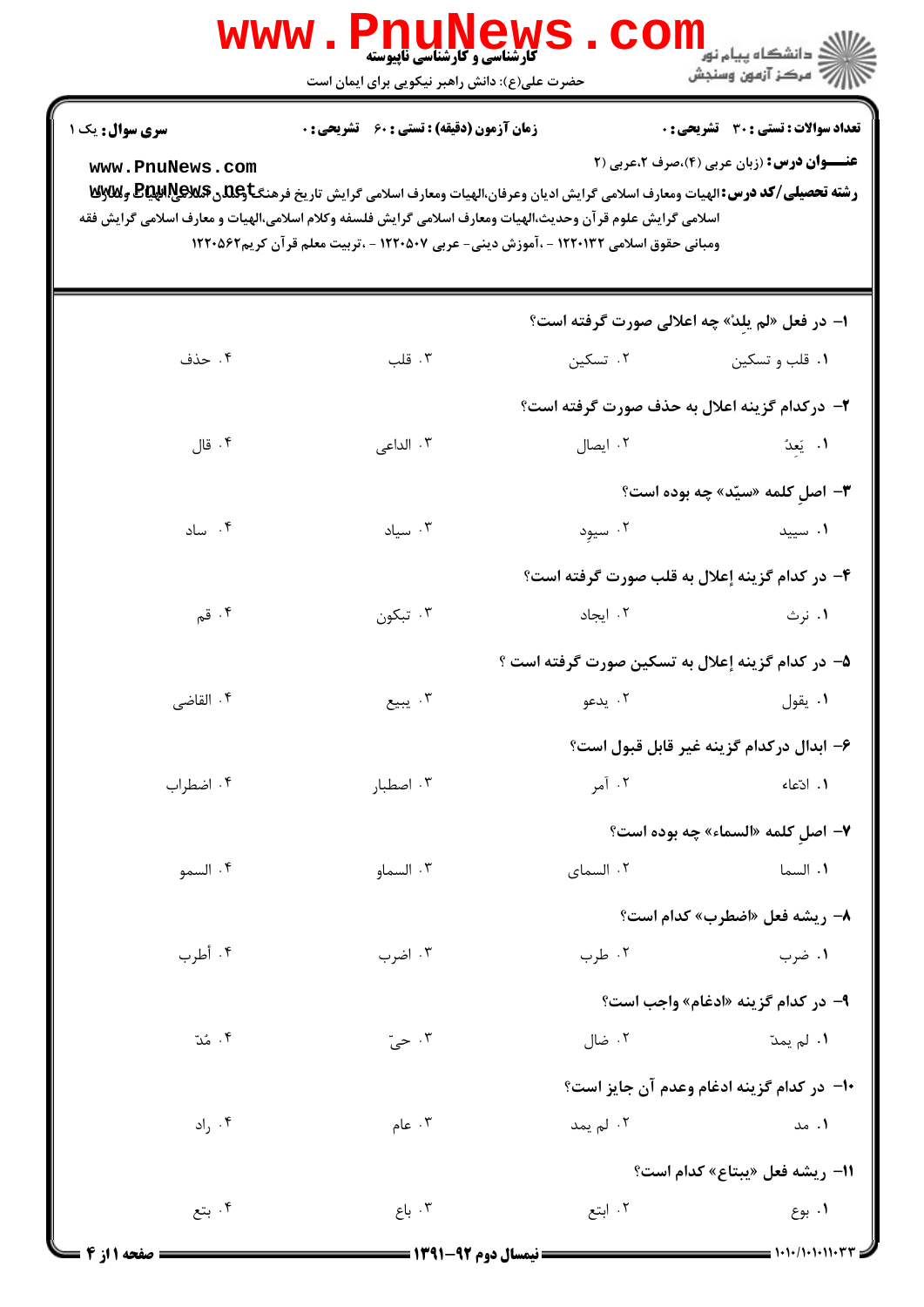| <b>تعداد سوالات : تستی : 30 ٪ تشریحی : 0</b>                                                                                                                                                                                                                                                                                                                                                 | <b>زمان آزمون (دقیقه) : تستی : 60 ٪ تشریحی : 0</b> |                                                | سری سوال: ۱ یک       |  |
|----------------------------------------------------------------------------------------------------------------------------------------------------------------------------------------------------------------------------------------------------------------------------------------------------------------------------------------------------------------------------------------------|----------------------------------------------------|------------------------------------------------|----------------------|--|
| <b>عنـــوان درس:</b> زبان عربی (۴)،صرف ۲،عربی (۲)<br>رشته تحصیلی/کد درس: الهیات ومعارف اسلامی گرایش ادیان وعرفان،الهیات ومعارف اسلامی گرایش تاریخ فرهنگتاویلگی Bلیکاپیلایالآلاویلایا<br>اسلامی گرایش علوم قر آن وحدیث،الهیات ومعارف اسلامی گرایش فلسفه وکلام اسلامی،الهیات و معارف اسلامی گرایش فقه<br>ومبانی حقوق اسلامی ۱۲۲۰۱۳۲ - ،آموزش دینی- عربی ۱۲۲۰۵۰۷ - ،تربیت معلم قرآن کریم۱۲۲۰۵۶۲ |                                                    |                                                | www.PnuNews.com      |  |
| 1۲– در کدام گزینه اعلال صورت می گیرد؟                                                                                                                                                                                                                                                                                                                                                        |                                                    |                                                |                      |  |
| ١. افعل تعجب                                                                                                                                                                                                                                                                                                                                                                                 |                                                    | ٠٢ افعل تفضيل                                  |                      |  |
| ۰۳ ابیضّ واسودّ                                                                                                                                                                                                                                                                                                                                                                              |                                                    | ۰۴ فعل معتل لفيف مفروق و مقرون                 |                      |  |
| ۱۳– اسم مفعول از فعل «باع_ <sub>_</sub> » کدام است؟                                                                                                                                                                                                                                                                                                                                          |                                                    |                                                |                      |  |
| ۰۲ مبياع<br>۰۱ مبیع                                                                                                                                                                                                                                                                                                                                                                          | ۰۳ مباع                                            |                                                | ۰۴ مبيوع             |  |
| ۱۴– به چه خاطر «صفت مشبهه» بدین نام خوانده شده است؟                                                                                                                                                                                                                                                                                                                                          |                                                    |                                                |                      |  |
| ۰۱ شبیه فعل است در معنا                                                                                                                                                                                                                                                                                                                                                                      |                                                    | ٠٢ شبيه فعل است در لفظ                         |                      |  |
| ۰۳ شبیه اسم مفعول است در معنا                                                                                                                                                                                                                                                                                                                                                                |                                                    | ۰۴ شبیه اسم فاعل است در معنا                   |                      |  |
| 1۵– کدام گزینه با توجه به عمل صفت مشبه غیر قابل قبول است؟                                                                                                                                                                                                                                                                                                                                    |                                                    |                                                |                      |  |
| ٠٢ محمدٌ حسنٌ وجهُه<br>١. محمدٌ حسنٌ وجهاً                                                                                                                                                                                                                                                                                                                                                   |                                                    | ٠٣ محمدٌ حسنٌ وجهه                             | ۰۴ محمدٌ حسنٌ الوجهَ |  |
| ۱۶– کدام گزینه بعنوان تفاوت اسم فاعل و صفت مشبه غلط است؟                                                                                                                                                                                                                                                                                                                                     |                                                    |                                                |                      |  |
| ۰۱ اسم فاعل از فعل لازم و متعدی ساخته می شود .                                                                                                                                                                                                                                                                                                                                               |                                                    | ۰۲ فاعل بر حدوث و صفت مشبه بر ثبوت دلالت دارد. |                      |  |
| ۰۳ صفت مشبه فقط ار فعل لازم ساخته می شود.                                                                                                                                                                                                                                                                                                                                                    |                                                    | ۰۴ صفت مشبه همیشه بر وزن فعل مضارع نیست.       |                      |  |
| ١٧- اسم فاعل واسم مفعول وصيغه مبالغه در كدام حالت بدون عمل است؟                                                                                                                                                                                                                                                                                                                              |                                                    |                                                |                      |  |
| ۰۱ بدون «أل» و بر زمان حال و آینده دلالت کنند.                                                                                                                                                                                                                                                                                                                                               |                                                    | ۰۲ بدون «أل» و بر زمان ماضي دلالت كنند.        |                      |  |
| ۰۳ بدون «أل» و بعد از نفي و مبتدا و موصوف بيايند.                                                                                                                                                                                                                                                                                                                                            |                                                    | ۰۴ «أل» داشته باشند.                           |                      |  |
| 18– كدام گزينه جزو صيغ مبالغه است؟                                                                                                                                                                                                                                                                                                                                                           |                                                    |                                                |                      |  |
| ۰۲ معلم<br>۰۱ راويهٔ                                                                                                                                                                                                                                                                                                                                                                         | ۰۳ مصداق                                           |                                                | ۰۴ متفکر             |  |
| ۱۹– درکدام حالت مطابقت جایز است؟                                                                                                                                                                                                                                                                                                                                                             |                                                    |                                                |                      |  |
| ۰۱ افعل تفضیل مقرون به(ال)باشد.                                                                                                                                                                                                                                                                                                                                                              |                                                    | ۰۲ افعل تفضیل همراه «من» باشد.                 |                      |  |
|                                                                                                                                                                                                                                                                                                                                                                                              |                                                    | ۰۴ افعل تفضيل مضاف به معرفه باشد.              |                      |  |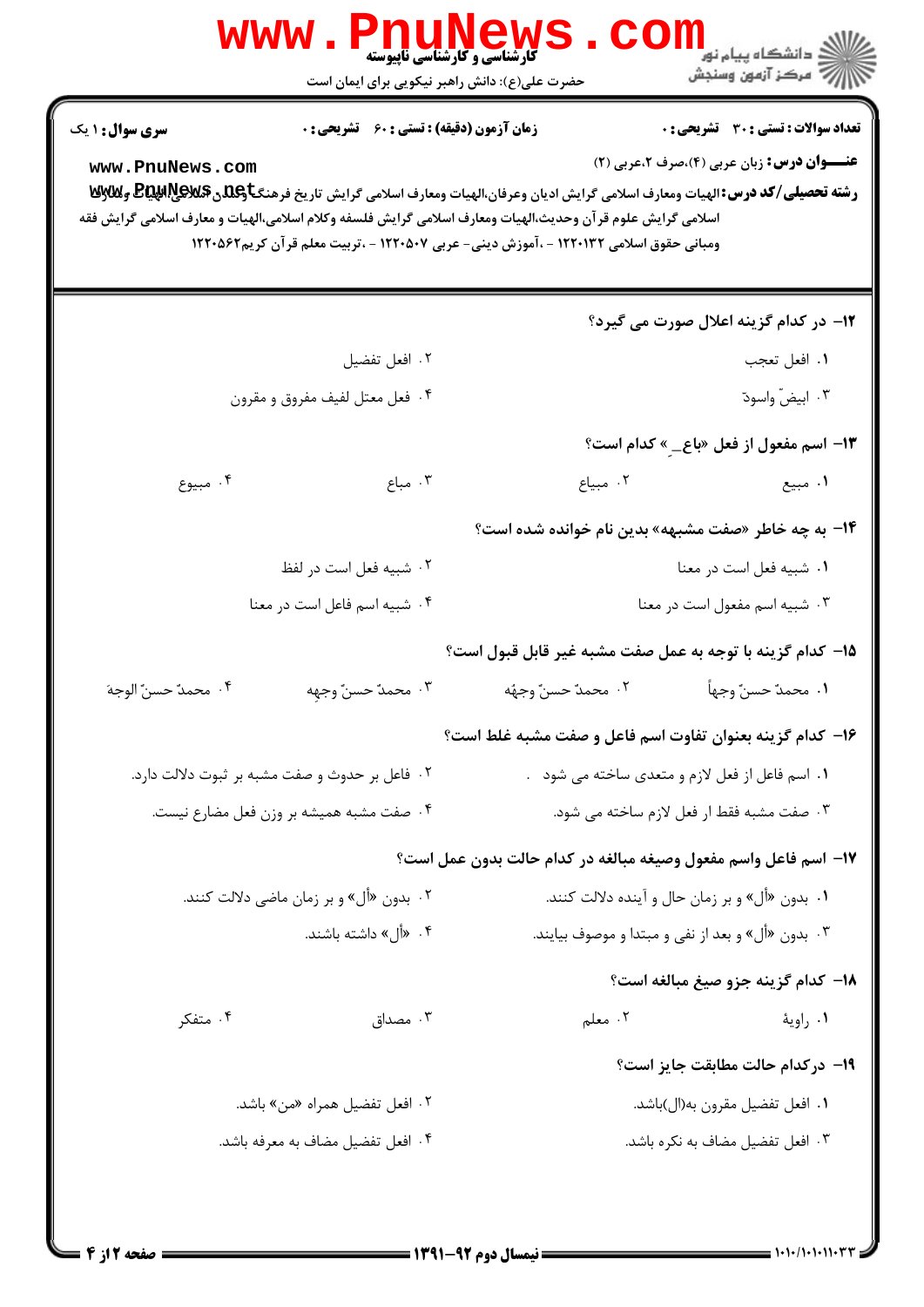|                                                                                                                                                                                                                                                                                | <b>گارشناسی و کارشناسی ناپیوسته</b><br>حضرت علی(ع): دانش راهبر نیکویی برای ایمان است |                                                                                       | .<br>د انشگاه پيام نور<br>بَ ۖ مرڪز آزمون وسنڊش                                                   |
|--------------------------------------------------------------------------------------------------------------------------------------------------------------------------------------------------------------------------------------------------------------------------------|--------------------------------------------------------------------------------------|---------------------------------------------------------------------------------------|---------------------------------------------------------------------------------------------------|
| سری سوال: ۱ یک<br>www.PnuNews.com<br>رشته تحصیلی/کد درس:الهیات ومعارف اسلامی گرایش ادیان وعرفان،الهیات ومعارف اسلامی گرایش تاریخ فرهنگتاویلهی لایکلیلهای ویلایی<br>اسلامي گرايش علوم قر آن وحديث،الهيات ومعارف اسلامي گرايش فلسفه وكلام اسلامي،الهيات و معارف اسلامي گرايش فقه | <b>زمان آزمون (دقیقه) : تستی : 60 ٪ تشریحی : 0</b>                                   | ومبانی حقوق اسلامی ۱۲۲۰۱۳۲ - ،آموزش دینی- عربی ۱۲۲۰۵۰۷ - ،تربیت معلم قرآن کریم۱۲۲۰۵۶۲ | <b>تعداد سوالات : تستی : 30 ٪ تشریحی : 0</b><br><b>عنـــوان درس:</b> زبان عربی (۴)،صرف ۲،عربی (۲) |
|                                                                                                                                                                                                                                                                                |                                                                                      |                                                                                       | <b>۲۰</b> - اسم مکان از فعل «جال_ٌ» کدام است؟                                                     |
| ۰۴ مجوّل                                                                                                                                                                                                                                                                       | ۰۳ مَجال                                                                             | ٢. مجال                                                                               | ۰۱ مجوال                                                                                          |
|                                                                                                                                                                                                                                                                                |                                                                                      |                                                                                       | <b>٣١-</b> اسم مكان از فعل «نبَت_ٌ» كدام است؟                                                     |
| ۰۴ مَنبِت                                                                                                                                                                                                                                                                      | ۰۳ مَنبَت                                                                            | ٢. مُنبَت                                                                             | ۰۱ مُنبِت                                                                                         |
|                                                                                                                                                                                                                                                                                |                                                                                      |                                                                                       | <b>٢٢</b> - در آيه «وعنده مفاتح الغيب» مفاتح چه نوع اسمي است؟                                     |
| ۰۴ اسم منصرف                                                                                                                                                                                                                                                                   | ۰۳ اسم مکان                                                                          | ۰۲ صفت مشبهه                                                                          | <b>۱.</b> اسم آلهٔ                                                                                |
|                                                                                                                                                                                                                                                                                |                                                                                      |                                                                                       | ۲۳- کدام گزینه مناسب است؟                                                                         |
|                                                                                                                                                                                                                                                                                | ٠٢ جائت بضعَ عشرةَ امرأة                                                             |                                                                                       | ٠١ جائت بضعةُ عشرُ طالب                                                                           |
|                                                                                                                                                                                                                                                                                | ۰۴ جائت بضعَ عشرَ امرأة                                                              |                                                                                       | ٠٣ جائت بضعةً عشرَ طالب                                                                           |
|                                                                                                                                                                                                                                                                                |                                                                                      |                                                                                       | ۲۴– کدام عبارت صحیح است؟                                                                          |
|                                                                                                                                                                                                                                                                                | ٠٢ على الشجره مئتين طائرٍ                                                            |                                                                                       | ٠١ على الشجره مائةُ طائرٌ                                                                         |
|                                                                                                                                                                                                                                                                                | ۰۴ على الشجره مئتان طائرات                                                           |                                                                                       | ٠٣ على الشجره مائةً طائرِ                                                                         |
|                                                                                                                                                                                                                                                                                |                                                                                      |                                                                                       | <b>۲۵</b> – گزینه صحیح راتعیین کنید.                                                              |
| ۰۴ طالعت ثلاثين كتابا                                                                                                                                                                                                                                                          | ۰۳ طالعت ثلاثون كتب                                                                  | ٠٢ طالعت ثلاثين كتاب                                                                  | ٠١ طالعت ثلاثون كتابا                                                                             |
|                                                                                                                                                                                                                                                                                |                                                                                      |                                                                                       | ۲۶– کدام گزینه درست است؟                                                                          |
|                                                                                                                                                                                                                                                                                | ۰۲ قرات سبعهٔ سورِ                                                                   |                                                                                       | ۰۱ قرات سبع سورا                                                                                  |
|                                                                                                                                                                                                                                                                                | ۰۴ قرات سبع سورٍ                                                                     |                                                                                       | ۰۳ قرات سبعهٔ سورا                                                                                |
|                                                                                                                                                                                                                                                                                |                                                                                      |                                                                                       | ۲۷– کدام گزینه درست است؟                                                                          |
|                                                                                                                                                                                                                                                                                | ٠٢ المرأة التاسعة والعشرونة                                                          |                                                                                       | ٠١. الكتاب الثالثة                                                                                |
|                                                                                                                                                                                                                                                                                | ۰۴ الكاتبهٔ العشرون                                                                  |                                                                                       | ٠٣ المرء الخامسة والعشرون                                                                         |